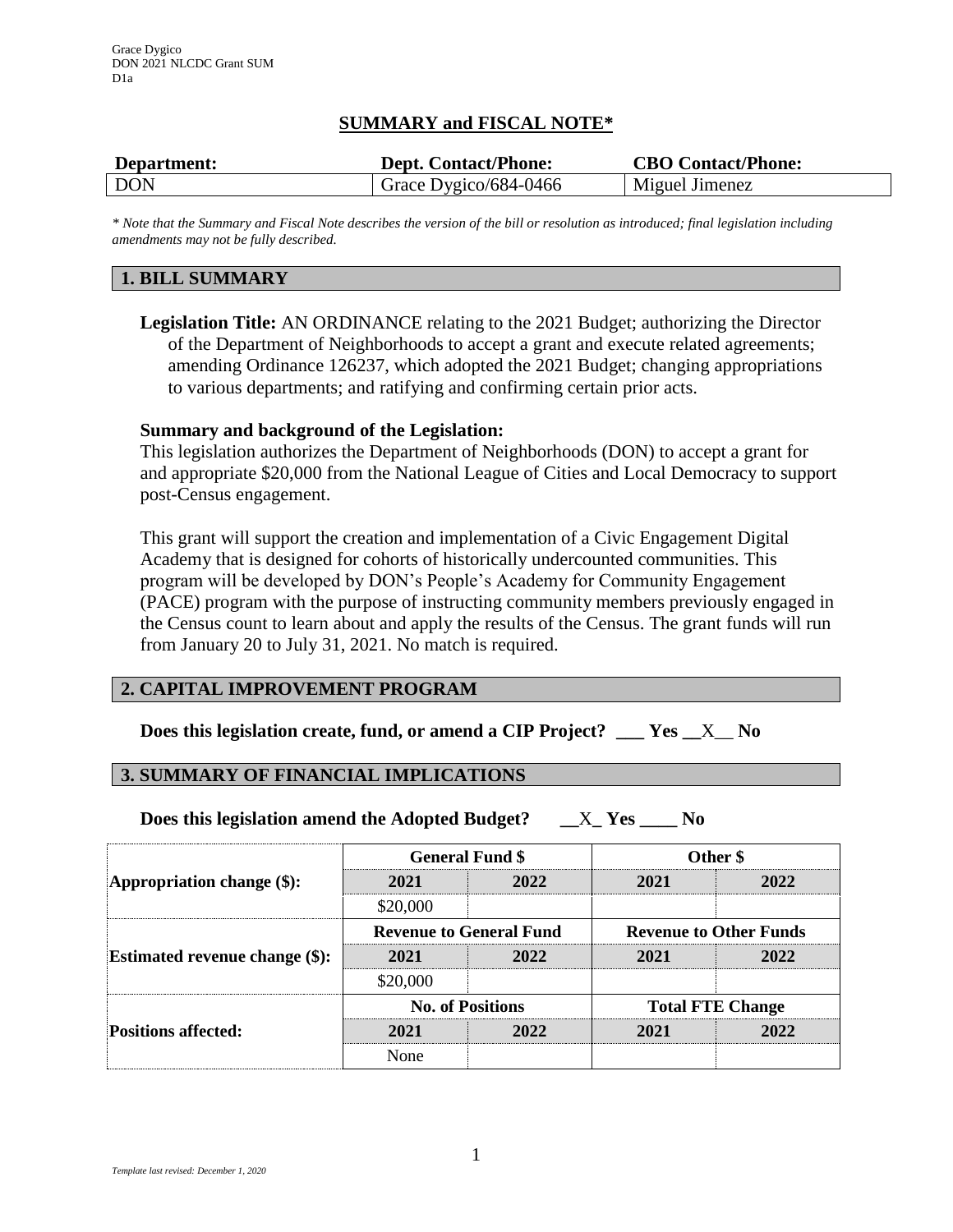**Does the legislation have other financial impacts to the City of Seattle that are not reflected in the above, including direct or indirect, short-term or long-term costs?** No.

**Is there financial cost or other impacts of** *not* **implementing the legislation?** There will be no funding to carry out the work of engaging Census community partners in a post-Census plan to further develop civic knowledge and engagement that can amplify community voices and continue participation in local government solutions**.** 

### **3.a. Appropriations**

# **\_\_**X\_**\_ This legislation adds, changes, or deletes appropriations.**

| <b>Fund Name and</b><br>number | Dept       | <b>Budget Control</b><br>Level Name/#* | 2021<br>Appropriation | 2022 Estimated<br>Appropriation |
|--------------------------------|------------|----------------------------------------|-----------------------|---------------------------------|
|                                |            |                                        | <b>Change</b>         | <b>Change</b>                   |
| General Fund -                 | <b>DON</b> | Community                              | \$20,000              |                                 |
| 00100                          |            | Building/BO-DN-                        |                       |                                 |
|                                |            | I3300                                  |                       |                                 |
| <b>TOTAL</b>                   |            |                                        | \$20,000              |                                 |

**\****See budget book to obtain the appropriate Budget Control Level for your department.*

# **Is this change one-time or ongoing?**

One-time

### **3.b. Revenues/Reimbursements**

## **\_**X**\_ This legislation adds, changes, or deletes revenues or reimbursements.**

## **Anticipated Revenue/Reimbursement Resulting from this Legislation:**

| <b>Fund Name and</b> | Dept       | <b>Revenue Source</b>  | 2021     | 2022 Estimated |
|----------------------|------------|------------------------|----------|----------------|
| <b>Number</b>        |            |                        | Revenue  | Revenue        |
| General Fund -       | <b>DON</b> | $NLC + Local Demoracy$ | \$20,000 |                |
| 00100                |            | Grant                  |          |                |
| TOTAL                |            |                        | \$20,000 |                |

**Is this change one-time or ongoing?** One-time

### **3.c. Positions**

\_\_\_\_ **This legislation adds, changes, or deletes positions.**